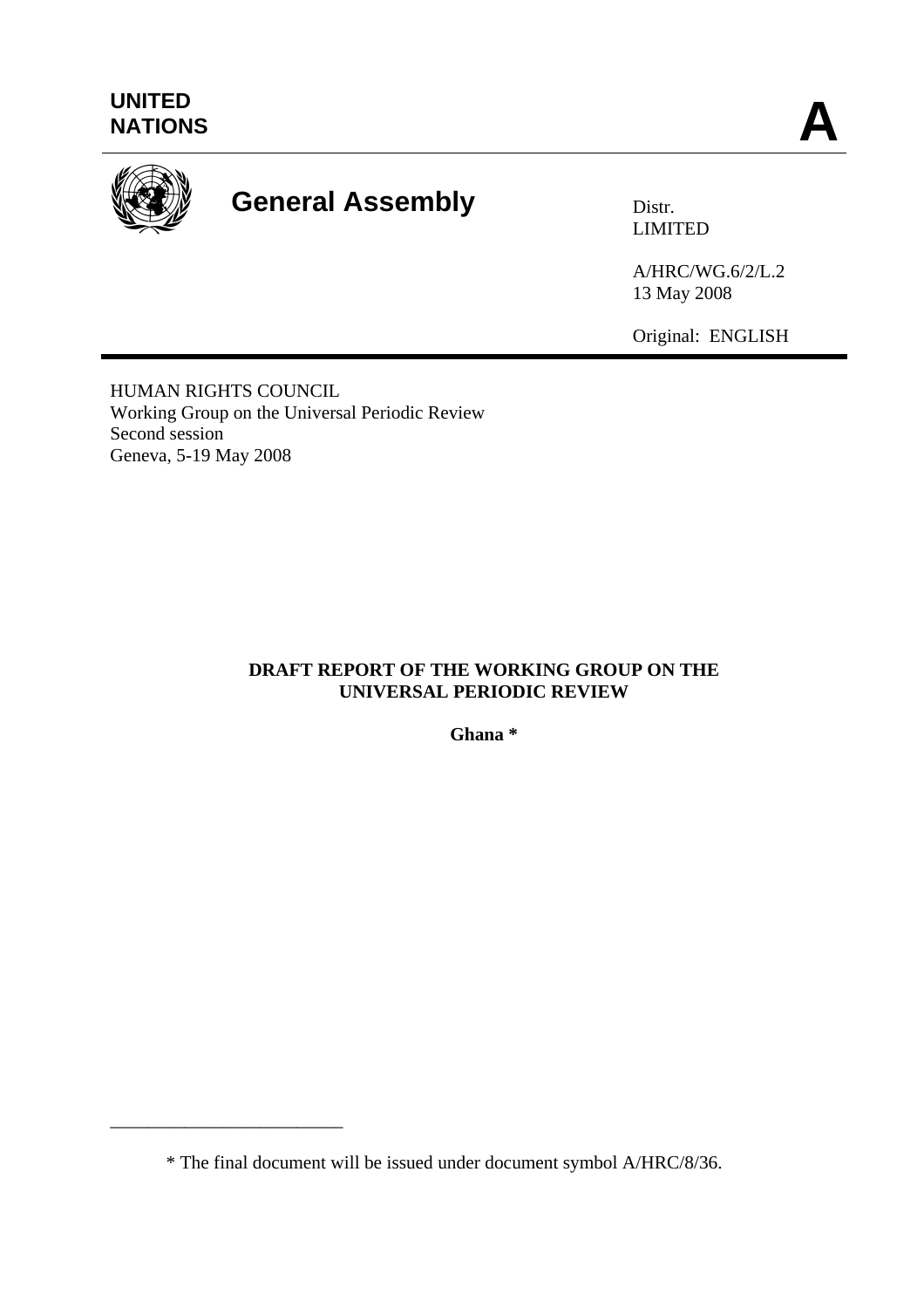# **CONTENTS**

|                                                                 | Paragraphs | Page           |
|-----------------------------------------------------------------|------------|----------------|
|                                                                 | $1 - 4$    | 3              |
| I. SUMMARY OF THE PROCEEDINGS OF THE REVIEW PROCESS             | $5 - 58$   | $\mathcal{R}$  |
|                                                                 | $5 - 8$    | 3              |
| B. Interactive dialogue and responses by the State under review | $9 - 63$   | $\overline{4}$ |
|                                                                 | $64 - 66$  | 13             |
| Annex                                                           |            |                |
|                                                                 |            | 17             |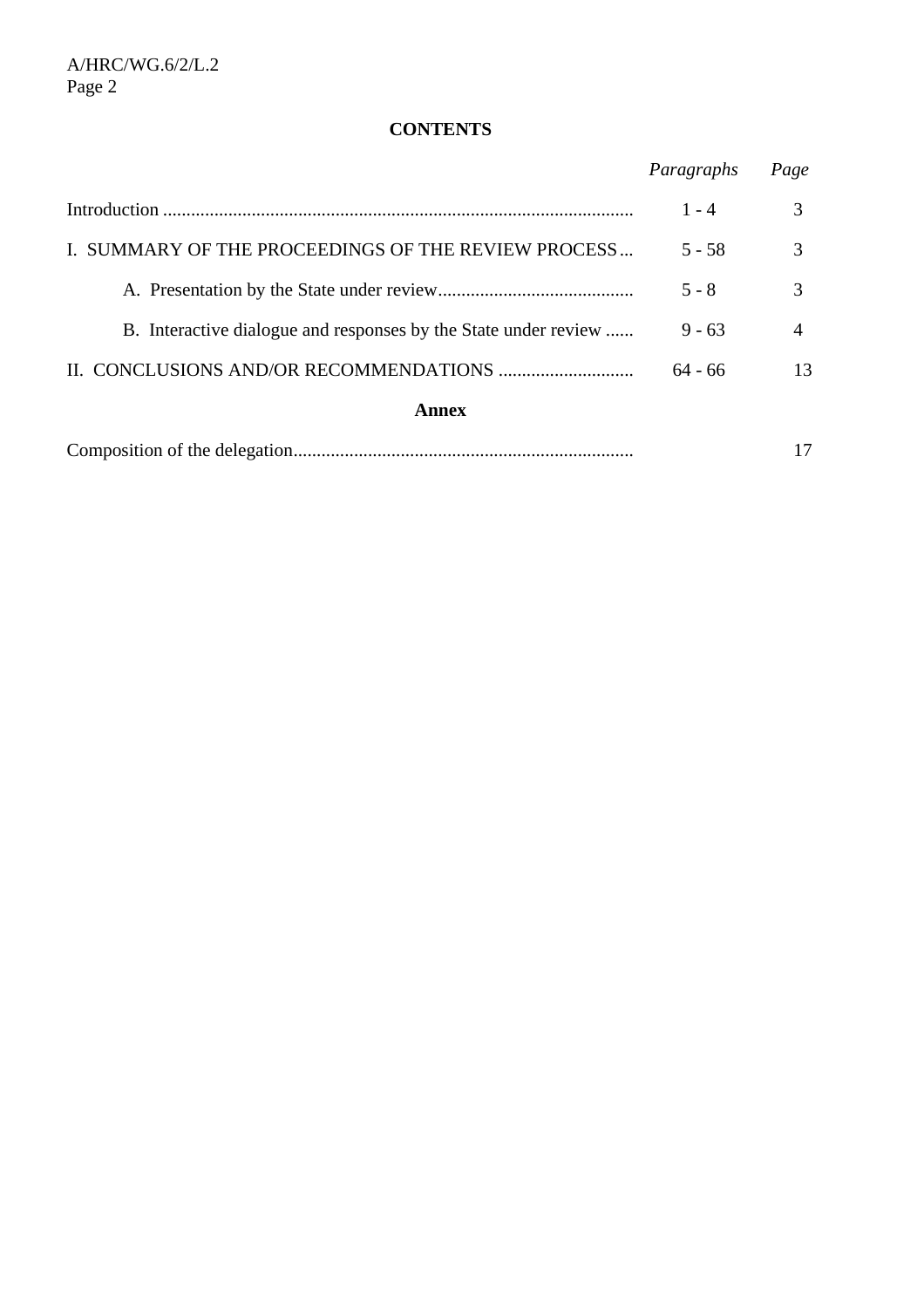## **Introduction**

1. The Working Group on the Universal Periodic Review (UPR), established in accordance with Human Rights Council resolution 5/1 of 18 June 2007, held its second session from 5 to 19 May 2008. The review of Ghana was held at the 2nd meeting on 5 May 2008. The delegation of Ghana was headed by H.E. Mr. Joe Ghartey, Minister of Justice and Attorney General. For the composition of the delegation, composed of 11 members, see annex below. At its 6th meeting held on 7 May 2008, the Working Group adopted the present report on Ghana.

2. On 28 February 2008, the Human Rights Council selected the following group of rapporteurs (troika) to facilitate the review of Ghana: the Netherlands, Bolivia and Sri Lanka.

3. In accordance with paragraph 15 of the annex to resolution 5/1, the following documents were issued for the review of Ghana:

(a) A national report submitted / written presentation made in accordance with paragraph 15 (a) (A/HRC/WG.6/2/GHA/1);

(b) A compilation prepared by the Office of the High Commissioner for Human Rights (OHCHR), in accordance with paragraph 15 (b) (A/HRC/WG.6/2/GHA/2);

(c) A summary prepared by OHCHR, in accordance with paragraph 15 (c) (A/HRC/WG.6/2/GHA/3).

4. A list of questions prepared in advance by Canada, Denmark, Sweden, United Kingdom and Northern Ireland, Germany and the Netherlands was transmitted to Ghana through the troika. These questions are available on the extranet of the Universal Periodic Review.

## **I. SUMMARY OF THE PROCEEDINGS OF THE REVIEW PROCESS**

### **A. Presentation by the State under review**

5. At the 2nd meeting, on 5 May 2008, H.E. Mr. Joe Ghartey, Minister of Justice and Attorney General and representative of Ghana, introduced the national report. In its presentation, he noted that many delegations in their advance questions recognized the commitment of Ghana to human rights. Ghana has become a more tolerant society and over the last 15 years has steadily increased respect of the rule of law. In the 2005 Country Review Report of the African Peer Review Mechanism under the New Partnership for Africa's Development (NEPAD), of which Ghana was the first country to be reviewed, it is noted in paragraph 44 that there is little evidence of direct human rights violations over the five-year period of 1999 to 2004. Nonetheless, some challenges remained and various strategies had been developed to address them, including in the areas of education and the national health insurance programme, and programmes adopted to address child labour and youth employment. Ghana passed legislative acts, including the Law on Human Trafficking and the Law on Domestic Violence, ratified international treaties and has a comprehensive anti-corruption programme on course. Ghana cooperates with West African States, especially on human trafficking. There has been increased budgetary support for the Commission on Human Rights and Administrative Justice (CHRAJ) since 2002, in addition to support by development partners. Ghana noted that despite a communication gap at a certain point, the national report was prepared with the active involvement of civil society and that their views and concerns have been captured in the report. A follow-up mechanism will be coordinated by the Attorney General's Office to monitor the implementation of the recommendations ensuing from the review.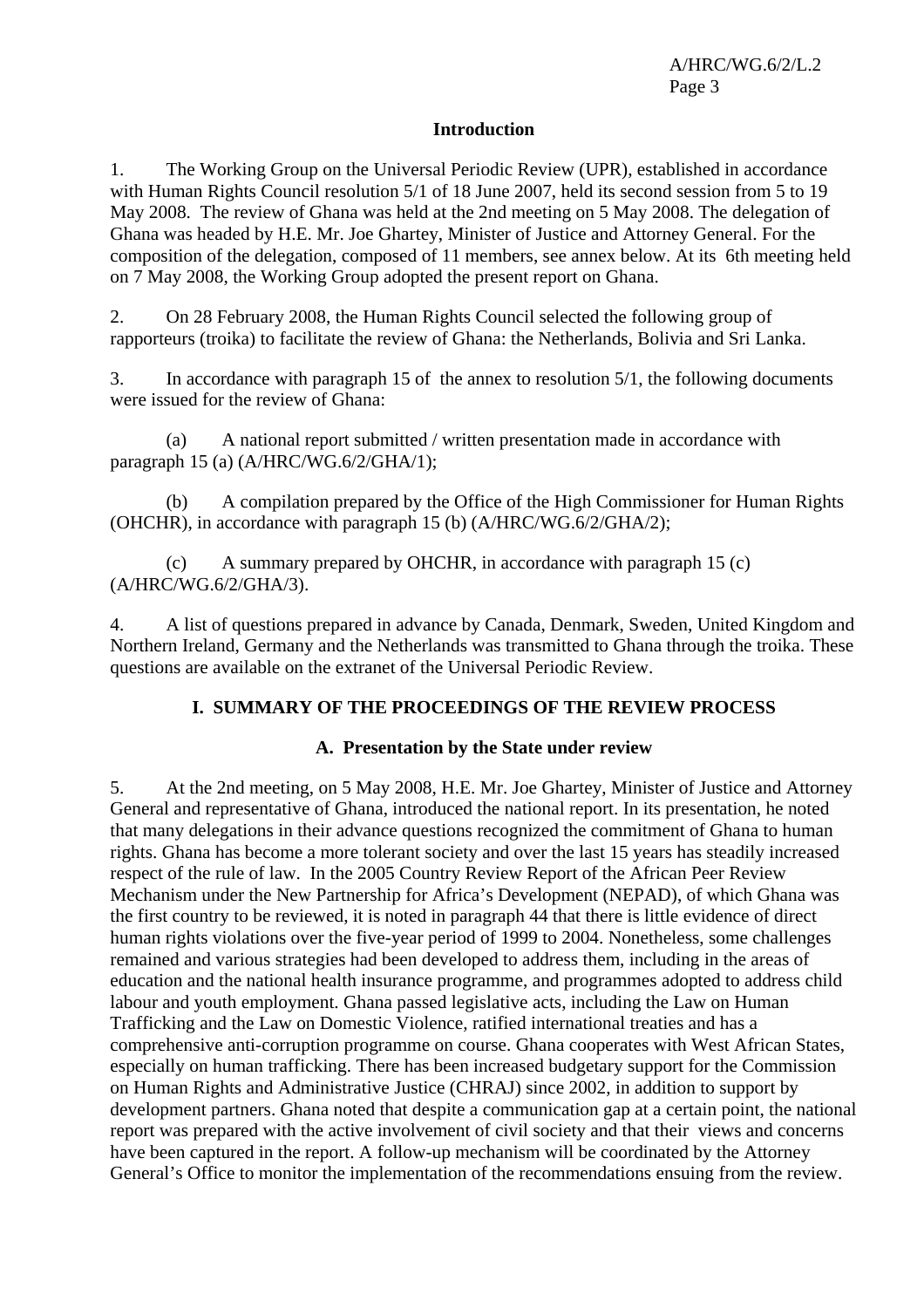A/HRC/WG.6/2/L.2 Page 4

6. As regards the role of women in politics, Ghana decided to enhance their participation with the aim of achieving the African Union target of 50 per cent by 2015. Political parties were urged to ensure that women participate in leadership on an equal basis with men. The Government has provided funding under the Ministry of Women and Children's Affairs and has established funds for women and local governance. Capacity-building has resulted in an increase in women elected to district assemblies from 7.2 per cent to 10 per cent in the last election organized two years ago. Ghana affirmed that female genital mutilation (FGM) has been criminalized under Ghanaian law; the Criminal Code was amended increasing the minimum sentence from three years to five years and the maximum sentence from five years to ten years. In the same vein, the Government continues to endeavour to proceed against other discriminatory practices, such as "trokosi" and witch camps. Ghana stated that there are places were women accused of being witches and banished from their communities stay together, and that nothing prohibits them from leaving these camps apart from retribution from the communities they lived in.

7. Ghana has passed a human trafficking law and is taking steps to reduce child trafficking. A national plan of action has been developed which involves all stakeholders. The Ministry of Manpower, Youth and Employment has a child labour unit programme in about 20 districts. There is a national programme on the elimination of the worst forms of child labour in cocoa-growing areas, which operates in several districts. A national health insurance scheme has been established under the National Health Insurance Act. The scheme provides quality and affordable health care to approximately 9 million persons, about 48 per cent of the population, and has been in operation for four years. Ghana has established a traditional medicine practitioner's council under the Traditional Medicine Practitioners Act.

8. The Constitution guarantees the right to fair trial. There have been some concerns about access to justice but efforts were ongoing. Ghana has mainstreamed alternative dispute resolution, and mediation desks have been set up throughout the country with the cooperation of the Legal Aid Scheme. The Attorney General's Office has established a programme called "Justice For All", as well as a human right hotline where people report suspected human rights abuses, in January 2008. For the past two years the police has included human rights education in its training. There is a special unit that deals with discipline within the Police Service.

9. In 2006 Ghana passed a new Minerals and Mining Act, which provides for fair and adequate compensation, in accordance with international best practices, and the right of access to the high court when a party is not satisfied with the compensation. The Environmental Protection Agency (EPA) and the Minerals Commission are proactive in ensuring that the rights of all are respected, including the rights of communities, the vulnerable and of the mining agency. The EPA rating and disclosure programme will rate the activities of mining companies.

10. Ghana affirmed that its Constitution states that every Ghanaian child is entitled to free compulsory basic education, which includes three years of secondary education and two years of kindergarten. Every Ghanaian child is now entitled to eleven years of free education. Initiatives have been introduced to facilitate the implementation of the law, including the Capitation Grant, which is given to every child in public school and covers cultural, sports and other miscellaneous fees and has led to a considerable increase in school enrolment. Freedom of expression has resulted in the establishment of over 100 radio stations. .

## **B. Interactive dialogue and responses by the State under review**

11. During the ensuing interactive dialogue, statements were made by 44 delegations, many of which praised Ghana for the high quality of its presentation as well as its national report.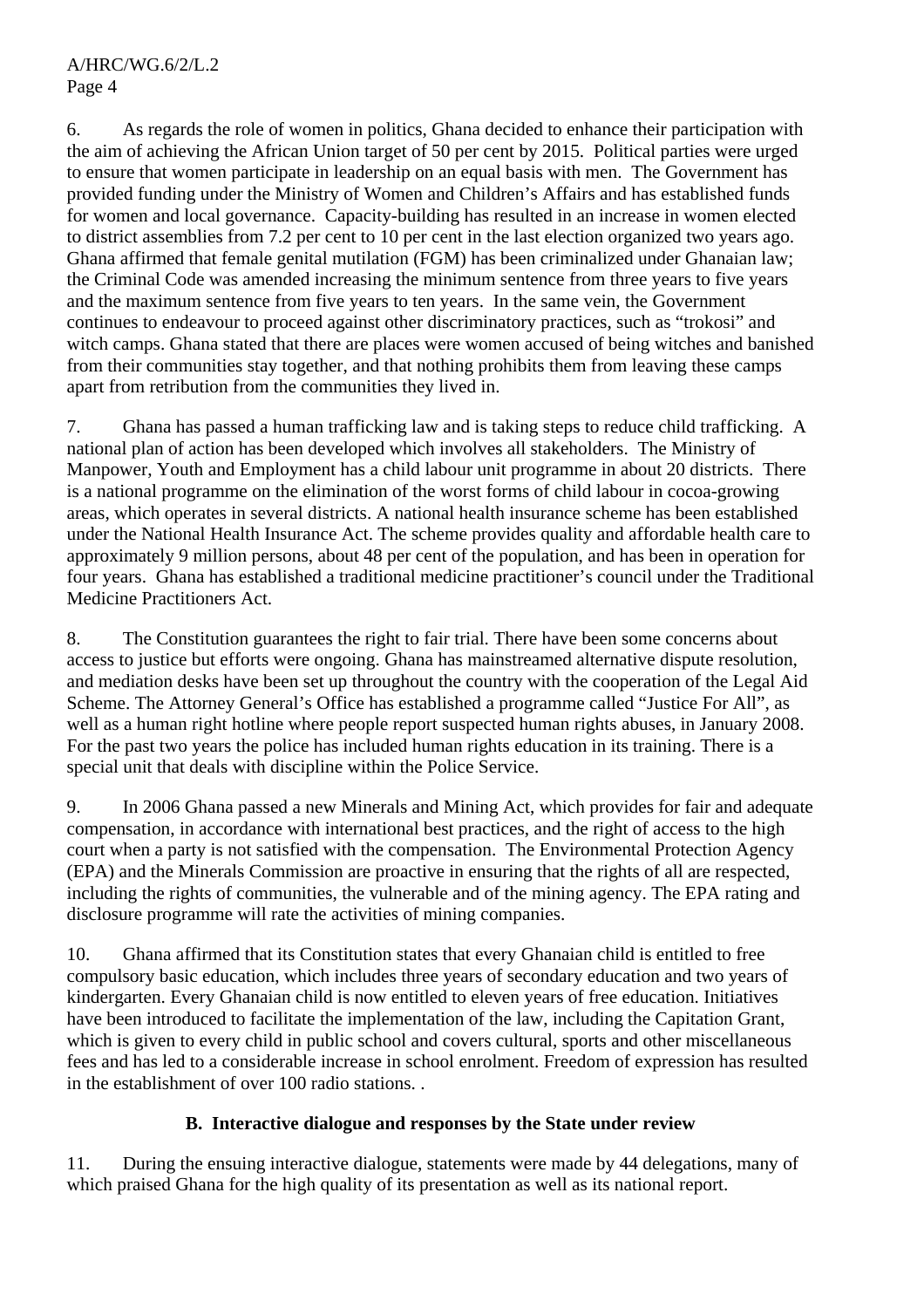12. Pakistan noted Ghana's impressive strides towards democratic rule and stated that its democratic model can be emulated in similar political and cultural situations. Pakistan noted the number of reforms introduced to nurture a human rights culture to improve the lives of children, women and marginalized segments of society. It identified addressing social and traditional mindsets that led to human rights abuses and poverty as well as girl child education as important areas of concern, and asked how the Government intended to deal with these issues and what specific steps had been taken to make cooperation between State institutions and civil society groups more productive.

13. India congratulated Ghana on its successful initiative aimed at increasing the enrolment of girl students in schools and requested more information about this success story. It noted with interest the People's Assembly concept of 2001 which provides a platform for the ordinary men and eomen to interact with the President once a year. India requested information about the functioning of the judicial complaints unit that seeks to address judicial accountability and misconduct in the judicial service.

14. France asked if Ghana intended to formally abolish the death penalty or to turn the current de facto moratorium on executions into the de jure moratorium, and encouraged a public debate to explain that the abolition of death penalty would increase the image of good governance of the country. France asked what tangible measures Ghana intended to take to apply the law against domestic violence and if ita intended to broaden this law by penalizing rape in marriage. It further asked about measures to put an end to so-called cultural practices such as "trokosi", witch camps and FGM. It also asked if the provisions on violence against women were introduced in the criminal law. France recommended that the Government to take the necessary measures to reinforce the campaign again these discriminatory practices and violence against women.

15. The Czech Republic welcomed the adoption of the Domestic Violence Act of 2007 and asked what measures have been adopted to ensure its effective implementation. The Czech Republic recommended strengthening of the funding for implementation of this act and of the Domestic Violence and Victims Support Unit. It recommended the adoption of necessary steps to ensure that victims of violence were not obliged to pay costs of their medical examination and trials of alleged perpetrators took place in due time. In this connection, the Czech Republic recommended the strengthening of judicial structures, the adoption of measures against corruption in judiciary and the introduction of more education and training for police, courts and social services. It further asked what measures have been adopted against widowhood rites, FGM, ritual servitude of girls and violence against women perceived as witches, and particularly about assistance or reintegration schemes available to women in witch camps, and whether perpetrators of violence against women have been investigated and punished. It recommended that Ghana adopt legislative and other necessary measures, including awareness-raising campaigns, against these harmful traditional practices and stereotypes, and that Ghana's Criminal Code be amended to decriminalize sexual activity between consenting adults.

16. Tunisia welcomed best institutional practices in order to combat impunity in the police service and was also impressed by the efforts of the Government regarding training and the improvement of skills of law enforcement officials and noted with satisfaction the training cycle for police prosecutors. Tunisia also noted the establishment within the bureau of the Attorney General of a unit tasked to receive complaints and maintain a hotline to report alleged infringements of the law by police forces. Tunisia considered that all these positive developments can serve as model and encouraged Ghana to continue strengthening these achievements.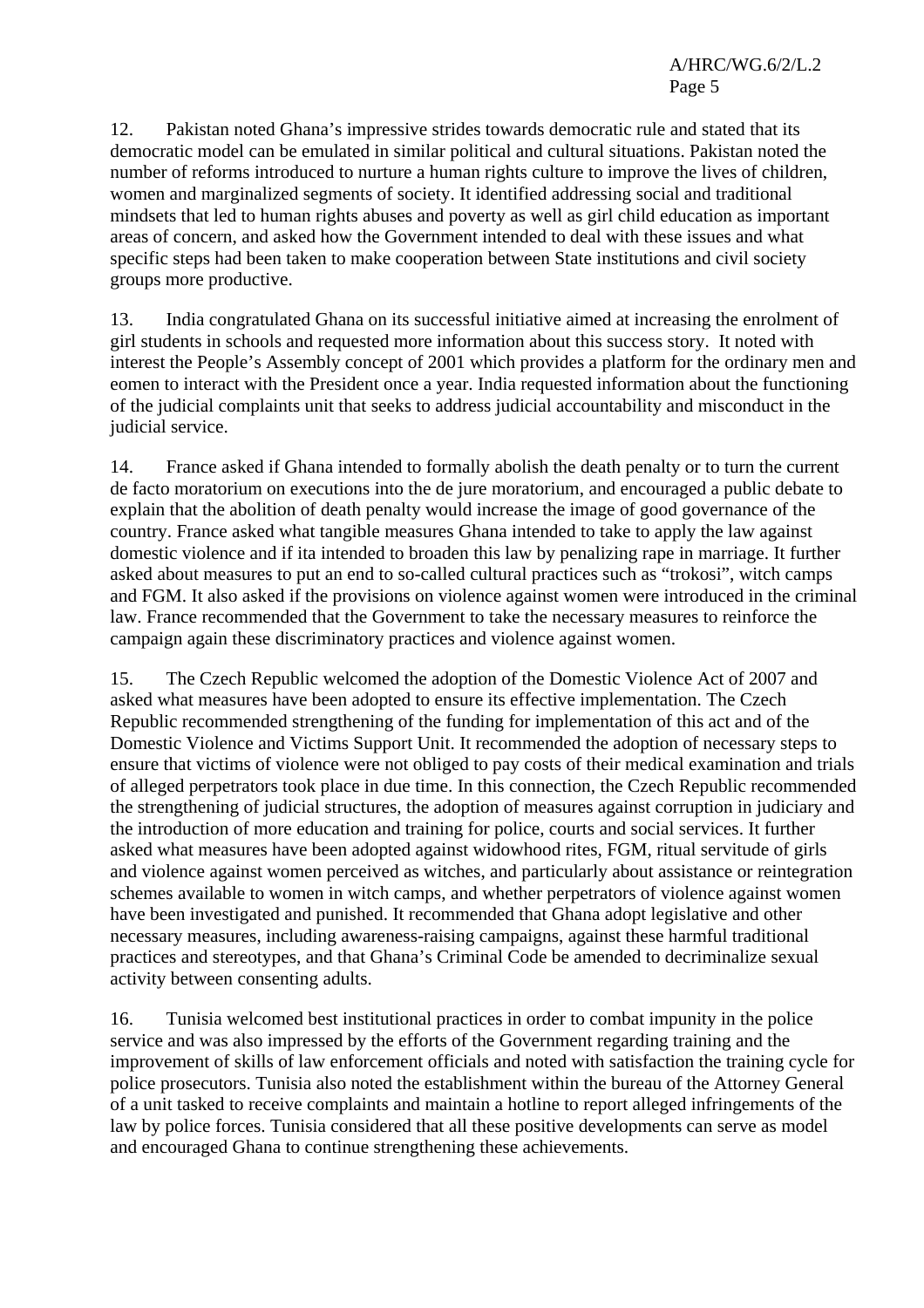17. Senegal shared Ghana's conviction that education must be central to strategies aimed at countering certain cultural practices such as FGM. It was particularly interested by the parallel system of conflict resolution that the Government has implemented, and asked how this system works and what the status is of the decisions it rendered. Senegal asked about the Livelihood Empowerment against Poverty (LEAP) programme which has an important social role and which deserved to be welcomed and encouraged, and about the timeframe set by the Government for the effective implementation of the LEAP programme.

18. Finland acknowledged the commitments to protect children and women from violence, including the Domestic Violence Act in 2007 and the establishment of the Domestic Violence Victim Support unit to investigate complaints of domestic violence and child abuse. It noted the Government's admission that domestic violence was one of the most common human rights violations and that the majority of its victims were children. Finland recommended to Ghana to strengthen its efforts to fully implement the recommendations of the Committee on the Rights of the Child and to prohibit all forms of violence against children, including abolishing by law the use of corporal punishment in all settings. It also recommended that Ghana take further measures to implement the overarching and setting-specific recommendations of the United Nations Study on Violence against Children.

19. China asked whether some of the international regional human rights instruments have had a direct impact on the functioning of the police, and whether the CHRAJ, the Ministry of Justice and the courts can invoke those conventions in investigations and judgments of cases of human rights violations. As foreign debt is a major obstacle to the realization of human rights in many countries, China wanted to know how is Ghana coping with this problem and what are the difficulties it is encountering at this stage.

20. Hungary recommended that Ghana take steps to submit its reports under the ICCPR and CAT in the near future and that Ghana consider favourably the request made in 2007 by the Special Rapporteur on right to education to visit the country. It recommended that Ghana remove impediments women may face in gaining access to justice and stated that Ghana should take special measures, in collaboration with the CHRAJ, to enhance women's awareness of their rights and legal literacy to claim their rights. It recommended that Ghana take proactive measures to ensure the equality of women in all matters related to property inheritance. It recommended that Ghana take steps to address problems related to high illiteracy rates in certain parts of the country, as well as the gender gap between boys and girls in secondary and tertiary education.

21. Romania asked what measures Ghana envisaged to prevent and combat existing societal discrimination against vulnerable groups, in particular people with disabilities and with HIV/AIDS. It asked how Ghana intended to prevent and combat situations where people take violent actions against alleged offenders or against minorities and indigenous people. It recommended to Ghana to continue upholding the rule of law, raising public awareness of human rights standards, and fighting against discrimination, in particular against minority groups, immigrants, and children with disabilities. It recommended that actions be taken in order to provide for effective education programmes with regard to HIV/AIDS prevention. It recommended that consideration be given to revising the Criminal Code in order to repeal the provision that criminalizes the sexual activity between consenting adults.

22. Luxembourg stated that the drastic increase in the price of food has seriously threatened the right to food of tens of millions of persons, and asked how the Government intends to react to this situation and what measures it intends to take to address it. .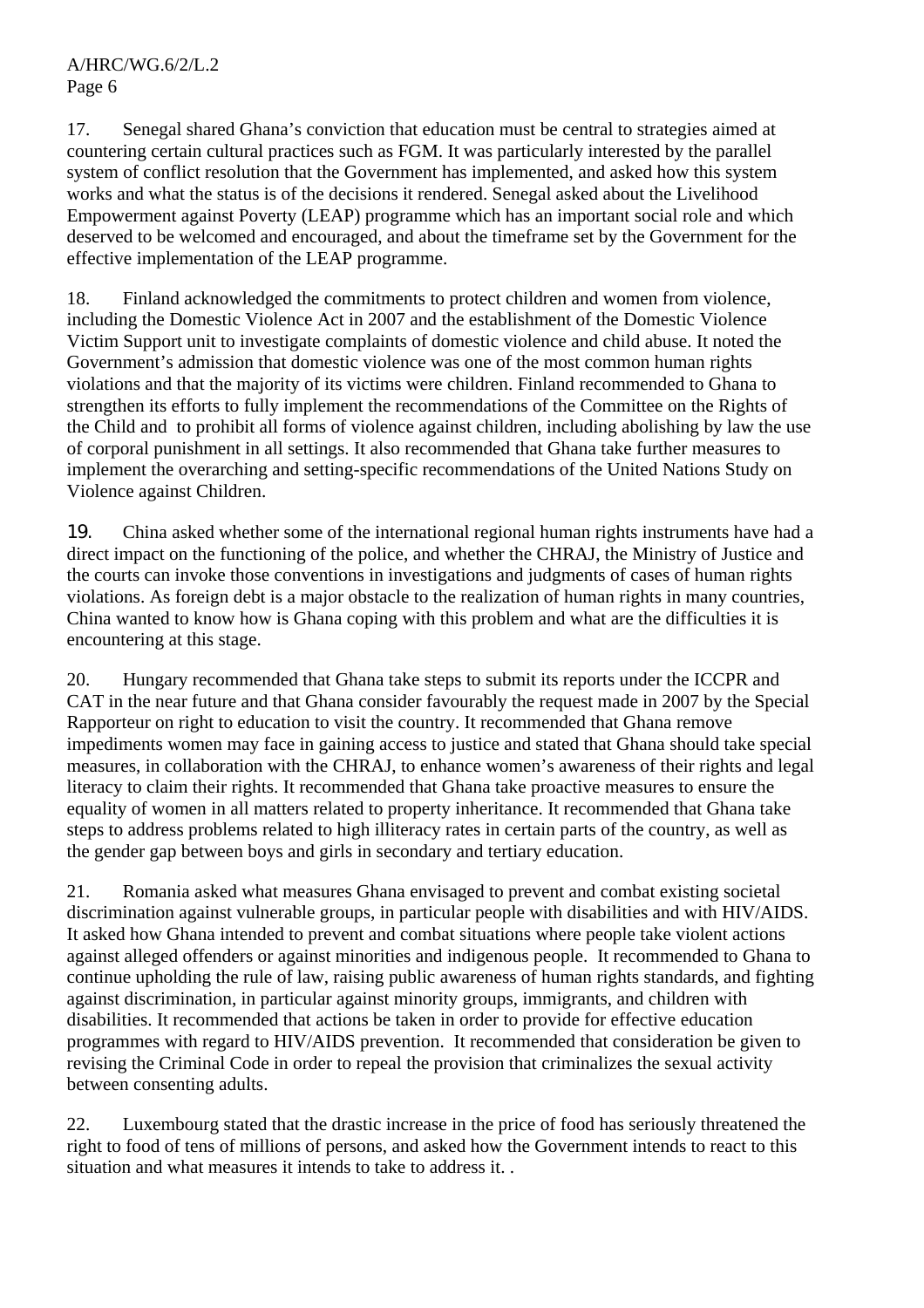23. Mali congratulated Ghana on being the first country to have submitted to the Intra-African Assessment Mechanism, which should be an inspiration for the Human Rights Council. Mali wished to receive more information on the LEAP programme.

24. The United Kingdom of Great Britain and Northern Ireland stated that discrimination against women is demonstrated by the low participation in decision-making and governance, domestic violence, poor access to resources and harmful cultural practices. It recommended that Ghana take further steps to address discrimination against women and vulnerable groups, including children. It noted issues raised by the CHRAJ concerning cases of police brutality and mob justice, prison conditions and long imprisonment of remand prisoners. It affirmed that while there were efforts to improve police training and accountability, public confidence in the police has been affected. It warmly welcomed that Ghana has signed the OP-CAT and recommended that it ratify it as soon as possible.

25. The Democratic Republic of the Congo appreciated the considerable improvements and the work methods of police and the penitentiary administration. It encouraged Ghana to continue to combat domestic violence, which has been described as one of most widespread violations of human rights in Ghana. With regard to so-called traditional medicine, it asked for information on the results obtained at the therapeutic level as well as concerning the production of medicinal drugs. The Democratic Republic of the Congo requested information on who created witch camps, how they were organized, and if there are mechanisms for the care and treatment of persons who are victims of religious beliefs and sorcery.

26. Mexico associated itself to the acknowledgement concerning the development of institutions and standards, particularly measures concerning police services, human rights of persons with disabilities, rights of women and protection of refugees. Mexico recommended to Ghana to continue to eradicate cultural practices that violated the rights of women and girls and adopt a legal moratorium on the use of death penalty. Mexico also recommended to Ghana to ratify the Optional Protocol to the ICCPR aiming at the abolition of the death penalty, the Convention on the Protection of Persons with Disabilities, as well as the OP-CAT. It asked Ghana to provide more information on the implementation of the recommendations made by the National Reconciliation Commission.

27. In response to comments and questions put forward by various delegations, the representative of Ghana noted that the LEAP programme has been developed as a rights-based poverty reduction tool for the protection of the most vulnerable persons. The programme is a targeted one which will provide extremely poor households with a reliable and cost effective subsistence grant. It will assist the poorest 20 per cent of the extreme poor, and target orphans and vulnerable children, the aged 65 years and above, and persons with severe disabilities. A pilot programme will be implemented from 2008 until 2012 and will assist 164,370 extremely poor households. The food prices increase is gradually having an impact on the situation in the country and is expected to affect the most vulnerable areas, and the LEAP programme will be scaled up to assist 53,000 households in 66 districts as an emergency response package. Ghana did not agree that public confidence in the police has reduced. It referred to the freedom of expression, freedom of the media, and that there are 50 daily newspapers and over a hundred radio stations, while a few years ago there was only one State-owned radio station. The percentage of police to citizens has improved, and there is now one official per 1,200 citizens. Prison conditions have also improved with the opening of new prisons and the allocation of a budget for the training and education for prisoners. Concerning the offence of marital rape, it was omitted by the Parliament, but some prosecutors argue there are provisions which enable to bring a charge of marital rape, while this has not yet been tested in court. Regarding questions on girl-child education, Ghana has mounted a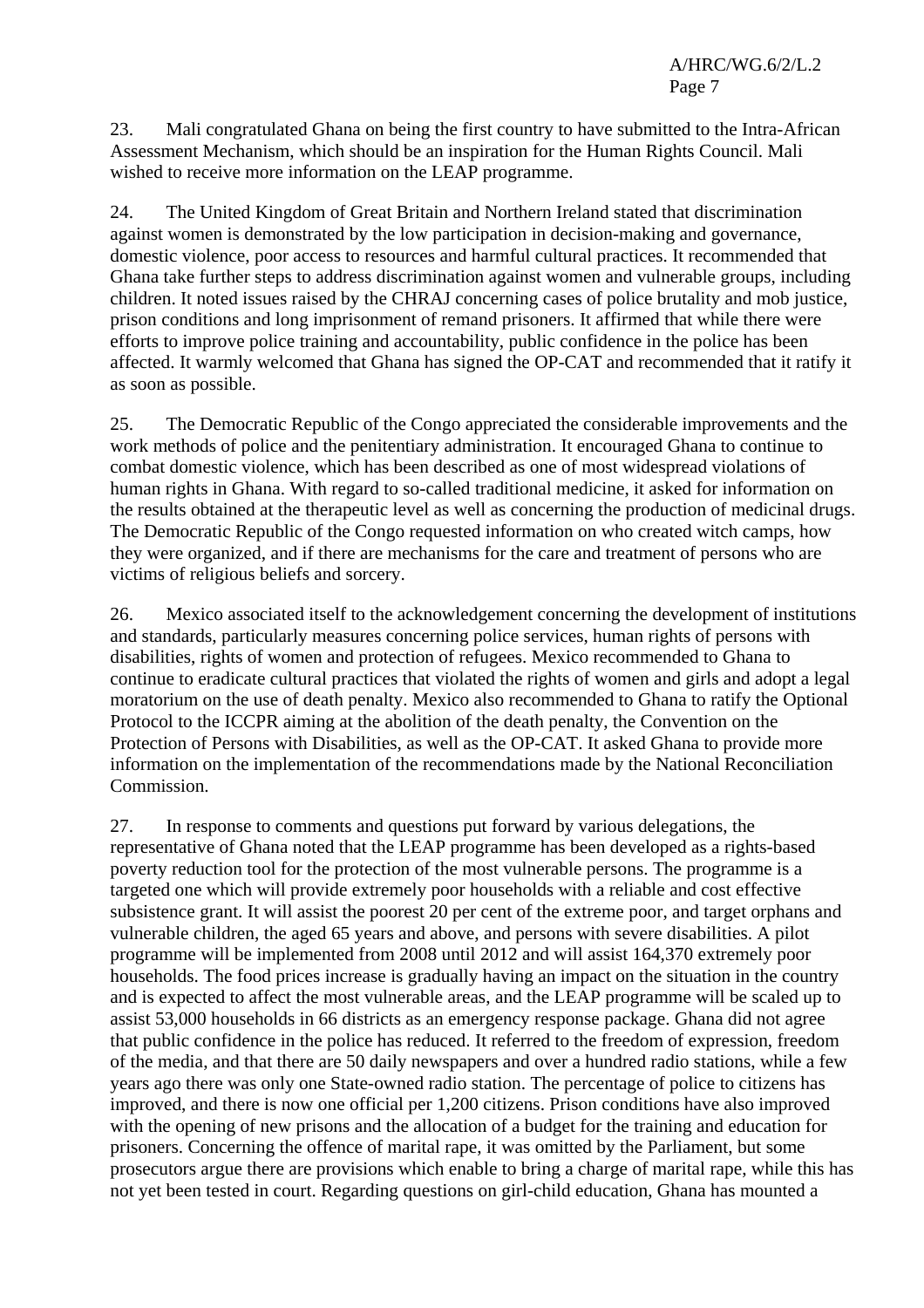strong advocacy campaign to make sure that girls enroll and stay in school. The improvements are also due to food rations, with not only food in school but also to bring home, so it is in the interest of the whole family that the child goes to school. With regard to the gender imbalance between secondary and tertiary education, these are historical issues and there are improvements. The aggregate entry level is adjusted favorably for girls, for example in engineering. Concerning the People's Assembly concept, the President meets the people once a year and anybody can ask a question. Afterwards, Ministers hold meetings at the district level and in regional capitals. Ministers also meet with the press every Tuesday. The death penalty is enshrined in Ghana's Constitution in article 3B, which is an entrenched clause requiring amendment by referendum and a six-month process. In this regard, Ghana noted that no death penalty has been carried out since 1993. After the elections in 2008, the Government intends to review the Constitution and this issue will be raised again. With regard to cultural practices related to "witch camps", these camps are self protective areas developed by communities, where some people give refuge to others who have been accused of been witches. The Government is supporting measures to address these issues. In response to a question on the funding of its various programmes, Ghana noted that due to good governance, fight against corruption and stabilization of the economy, the country has more funds which are being allocated better.

28. The Netherlands welcomed the open environment in which human rights issues can be discussed in Ghana and in which is the result of increasing transparency in Ghana's policies and free press and active civil society involvement. It asked if the Government has other ways of increasing the number of women in the Parliament and their participation in the Government after the elections in December 2008. It recommended that the Government reach out to the general public by informing the population of their rights and how to gain access to justice. While commending the signature of the OP-CAT in 2006, the Netherlands recommended that Ghana ratify the protocol at its earliest convenience.

29. Azerbaijan commended Ghana on the creation of CHRAJ which has the authority to consider and investigate individual complaints relating to the violation of human rights, and noted the importance of the Commission's role, as emphasized by the treaty bodies. It noted several positive developments, including measures taken to ensure the rights of various vulnerable groups and to investigate human rights violations. Azerbaijan asked to elaborate further on the effectiveness of the Domestic Violence and Victim Support Unit in improving the situation on the ground, and how Ghana intended to strengthen the Ministry of Women and Children's Affairs and implement CEDAW recommendations..

30. Malaysia commended Ghana for its candid recognition of problem of child labour and other challenges in the field of human rights and applauded Ghana for its efforts to overcome them. It was impressed by Ghana's investment in enhancing education for children involved in child labour. Malaysia wished to receive more information about how the children have been rescued from child labour and have been reintegrated into national educational system.

31. Cuba acknowledged the efforts of Ghana to develop various programmes and promote and protect human rights for most vulnerable groups. It underscored development of programmes to fight against poverty, domestic violence, and elimination of worst forms of child labour. Cuba emphasized that, as developing country, Ghana needs cooperation and international solidarity in order to strengthen its efforts and welcomed the cooperation carry on with Cuba in the field of health. Finally Cuba recommended continuing improving economic, social and cultural rights.

32. The Russian Federation was noted with satisfaction the establishment of the independent CHRAJ and requested information on the powers of this body are and what cases of human rights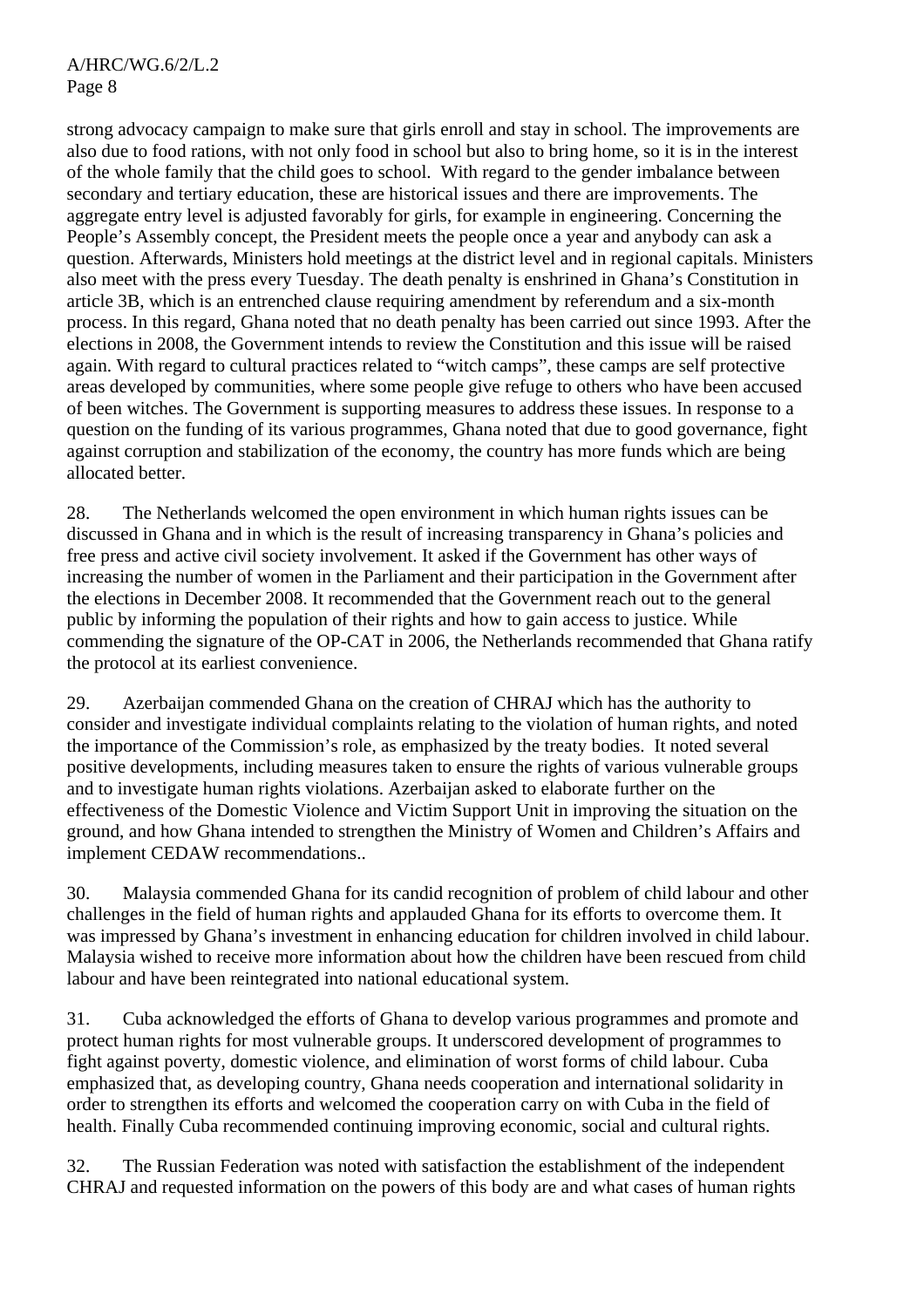violation it deals with most often. It wanted to know whether the Media Commission, tasked with defending freedom of speech, deals with individual complaints from citizens. It also asked what information work is being done on the negative nature of forced labour and what the results are.

33. Canada recommended Ghana to pass the Freedom of Information Bill and requested further information regarding its intentions in this regard. It recommended a concerted effort to introduce measures to eliminate or modify customs and harmful traditional practices that discriminate against women. Canada recommended a concerted effort to eliminate FGM, to put an end to harmful widowhood rites and implement protective measures for this group in relation to eviction and inheritance and to halt the practice of "trokosi". Canada recommended that Ghana remove the death penalty from its legislation and become a party to the Second Optional Protocol to ICCPR aiming at abolishing the death penalty. Finally, Canada encouraged Ghana to take further action to eliminate corruption.

34. Philippines highlighted the President's Special Initiative on Education for Prisoners as an exemplary programme that other developing countries can learn from. It was encouraged by Ghana's efforts to combat child labour and promote livelihood and health care for its citizens, as well as its awareness of the need to address the issue of adequate and affordable housing. Philippines observed a positive trend that no executions have occurred since 1993 and that the President commuted a number of death sentences in 2007. It strongly supported Ghana's pledge to continue to strengthen policies for the advancement of women, eliminate laws that discriminate against women, and promote the rights of the child.

35. Italy acknowledged with satisfaction the fifteen-year de facto moratorium on executions and recommended the adoption of a legal moratorium on the use of the death penalty with a view to abolishing capital punishment in Ghana's national legislation. It recommended that Ghana effectively implement the Domestic Violence Act and improve the functioning of the Domestic Violence and Victim Support Units within the Police Service. It joined CRC in recommending Ghana to undertake measures to prevent child abuse and neglect and investigate cases of domestic violence ensuring that sanctions can be applied to perpetrators.

36. Burkina Faso stated initiatives in promoting for example jobs for young people and countering poverty. It welcomed the establishment of a constructive approach related to cooperation between the State, the national institution and civil society actors. Despite objective constraints on the ground, rights of women and children situation enjoyed harmonious and legal protection. It urged Ghana to pursue its efforts for continuous improvement of human rights in the country as the best guarantee of stability in the State.

37. South Africa requested further information regarding the programmes of using traditional medicine; how the Government translated the constitutional guarantee for basic education, particularly in the context of the Capitation Grant Scheme; and on programmes in place to address the challenge of access to safe drinking water and sanitation.

38. Turkey asked whether Ghana envisages preparing a general national human rights action plan. It further asked about initiatives to educate and engage traditional and religious leaders in the elimination of customs and practices particularly harmful to girl children and women, as well as about initiatives to prohibit corporal punishment of children in all settings, including the family and school environment. It appreciated the work of the CHRAJ, but referred to reports suggesting that the Commission is suffering from the lack of adequate financial resources and asked about plans aimed at addressing this problem.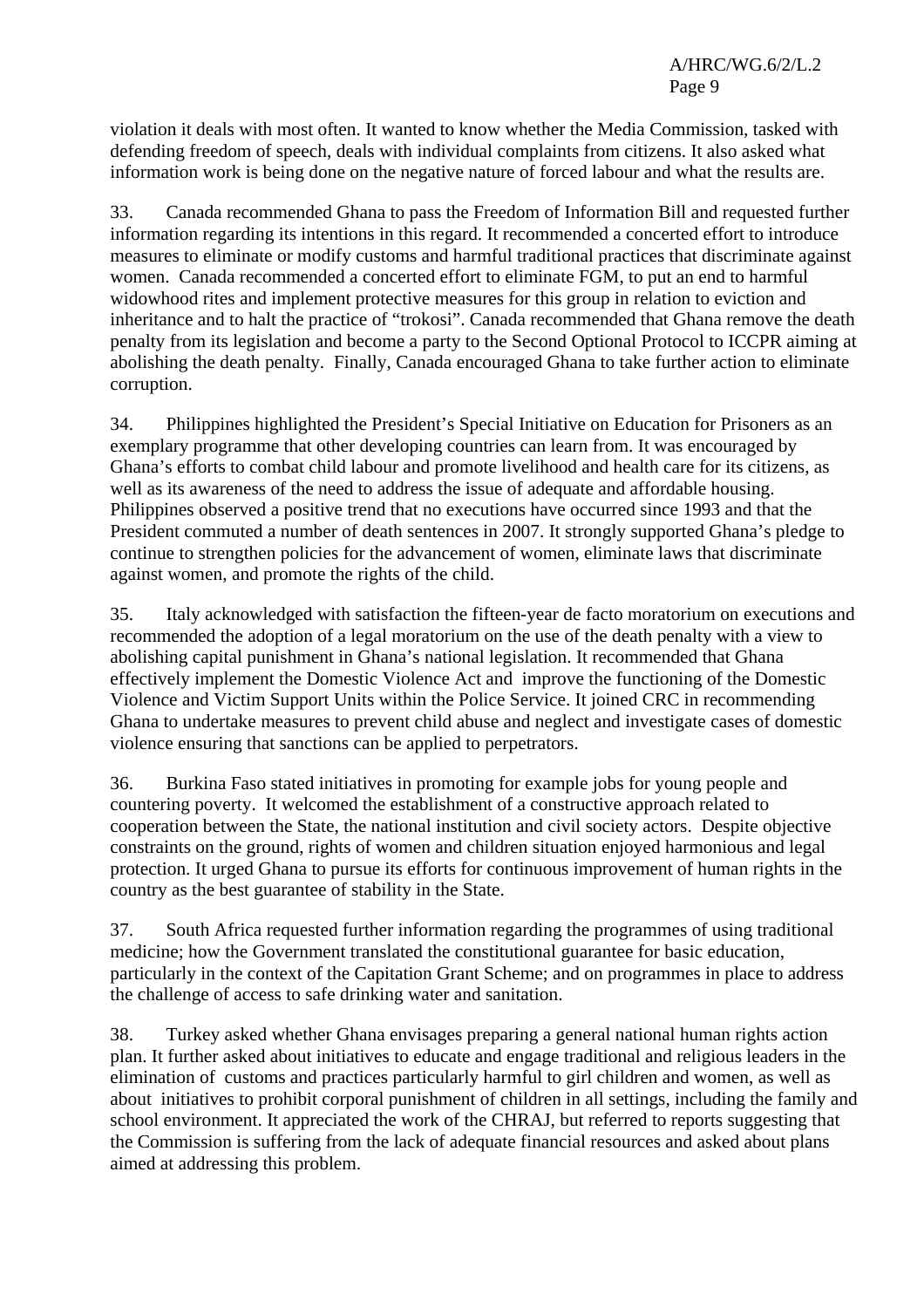39. Switzerland recommended that Ghana share its experiences regarding the African Peer Review Mechanism and National Reconciliation Mechanism which can constitute best practices. It also recommended Ghana to enhance efforts to protect rights of women and children as some cultural and traditional practices constitute a violation of human rights. It shared the view of the Ghanaian Commission that police brutality is increasing as well as street justice perhaps driven by slow justice system and recommended to combat and sanction police brutalities and reform the judicial system. It also recommended the adoption of a moratorium leading to abolition of the death penalty.

40. Germany referred to the OHCHR compilation and the stakeholders report which state that trafficking in persons, in particular child trafficking remains a serious concern. Germany asked how the implementation of the Human Trafficking Act can be improved to better address this issue. By referring to the Stakeholder report and the effects by large-scale mining operations, it asked for an elaboration on the adverse consequences such as forced evictions, loss of access to safe drinking water or access to farm land. It also asked what measures is Ghana prepared to take to protect the rights of those affected by large scale mining.

41. The United States of America asked what steps Ghana is taking to ensure that the upcoming elections in December 2008 will also be free and fair and allow for a smooth and peaceful postelection transition. Noting that in 2007 Ghana amended the Criminal Code to criminalize the practice of FGM and passed legislation on domestic violence it asked about measures taken to ensure the enforcement of these laws. It also asked about recent steps to adhere to Ghana's international obligations concerning refugees and to ensure progress towards durable solutions for the remaining Liberian refugees in Ghana.

42. Slovenia asked and recommended Ghana to effectively implement measures aimed at eliminating polygamy and bring the norms in line with the CEDAW in the shortest time possible. It asked and recommended Ghana to effectively implement measures to harmonise norms of citizenship for foreign spouses to bring these norms in line with the CEDAW in the shortest time possible. Slovenia recommended that Ghana's Criminal Code be amended to decriminalise sexual activity between consenting adults. It recommended Ghana to systematically and continuously integrate gender perspective in the follow-up process to the review. It asked and recommended Ghana to establish and implement concrete measures in conformity with CEDAW to modify and eliminate customs and cultural and harmful traditional practices that discriminate against women.

43. In reply to some questions, Ghana noted that the CHRAJ combines three institutions: an Ombudsperson institution, a national human rights institution, and an anti-corruption agency for the public sector. Due to its constitutional independence from the Government, the Commission can check on abuse and corruption in public office. Apart from dealing with individuals complaints, the Commission also has powers to undertake systematic investigations. The Commission is currently conducting a systematic investigation into the rights of persons living in mining activities areas, and will address comprehensively the issues involved. The Commission has also a mandate to inspect police cells, prisons and detention centers, and to monitor human rights by reporting annually on the human rights situation in Ghana, in collaboration with the civil society and other governmental agencies. With regard to the participation of women in political parties, Ghana noted that the Constitution seems to suggest that measures should be left to political parties to have an internal organization in accordance with democratic principles. Ghana also noted that the Media Commission does not only guarantee the rights of the media, but protects individuals as well. There is a mediation process, and individuals have a right to a rejoinder, without prejudice to the right to go to court for defamation. The representative noted that many rely on this and are content once a rejoinder is published. Concerning the right of information, Ghana stated that a Right of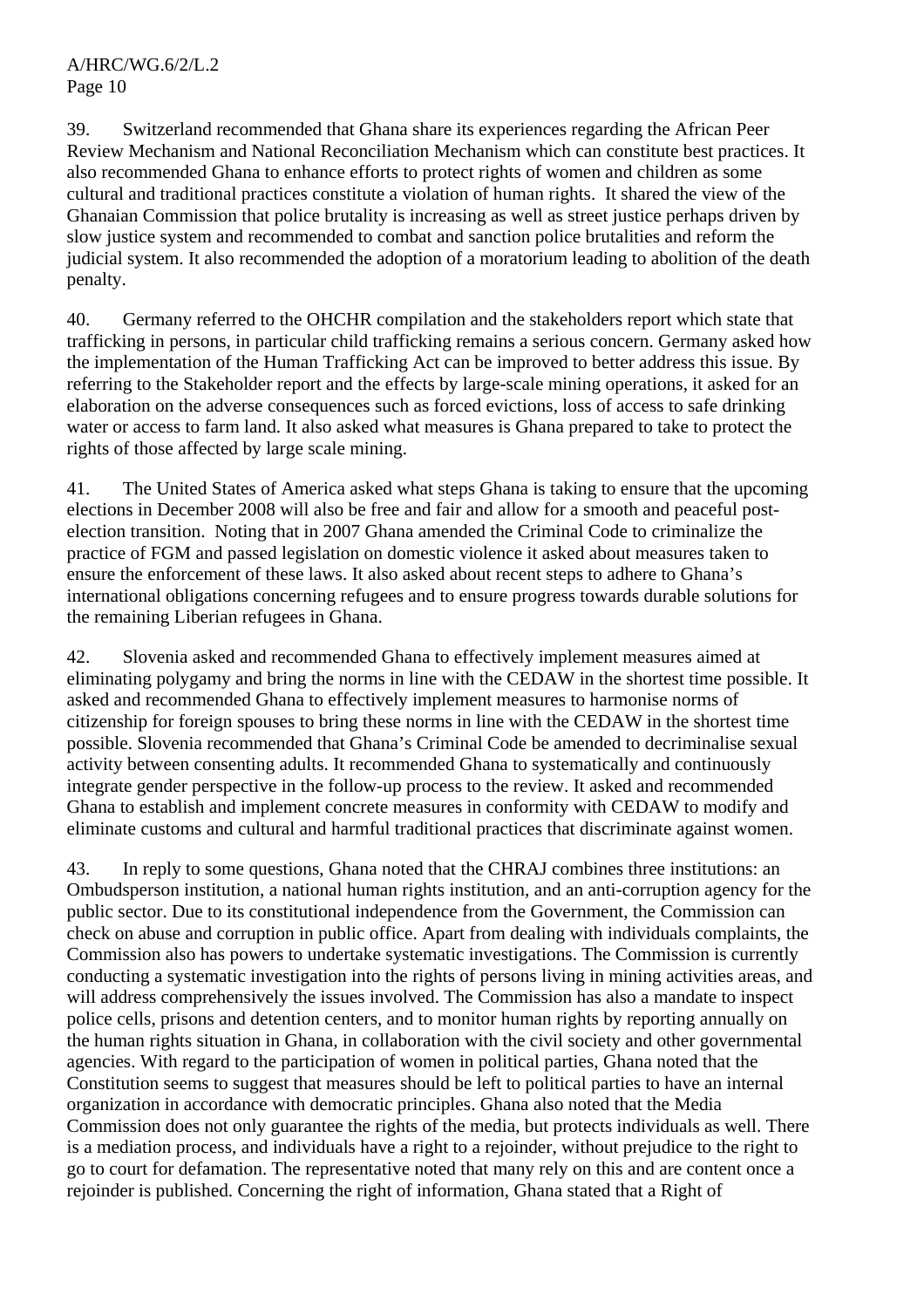Information Bill has been prepared and consultations are ongoing with civil society. Regarding traditional medicine which is part of Ghana's history and culture, the Government is seeking to modernize it with the collaboration of research institutions and universities. Concerning elections to be organized in December 2008, the Government assured it would take no step to frustrate their general outcome. Ghana does not have a sitting President wanting to extend his term or anyone wanting to interfere in any way. The funds that are needed by the Independent Electoral Commission have been provided, as have the funds required by the National Council for Civic Education, which educated the citizens on their rights and the proper conduct of elections. With regard to the question of Liberian refugees, Ghana referred to a process of consultations with the Government of Liberia. The persons who started to question their refugee status wanted Ghana to transport them to a third country, which Ghana does not have the power to do. When starting the process of bringing back persons to Liberia, Ghana found that some persons had not registered as refugees and were illegal immigrants. Twenty-two of them took the matter to court and lost a case in the High Court. Ghana noted that if these persons wish to stay it will not bother them if they have refugee status. Every country in Western Africa to develop and encourages every person to return to develop his or her country.

44. Algeria noted that the introduction of the child school feeding programme and the establishment of the Domestic Violence and Victim Support Unit were examples of best practice. Algeria recommended the international community to provide to Ghana full technical and financial support as called upon by the treaty bodies as a way of improving the national machinery for the advancement of women. With reference to the NEPAD School Feeding programme, Algeria recommended that Ghana continue to give increased attention to the gender gap between boys and girls in the advancement at all levels of education.

45. Portugal noted measures such as "livelihood Empowerment programme against poverty" and the public school "Capitation Grant" and "School Feeding programme" and asked for more information on the statistics on the real impact that these programs in reducing extreme poverty and enhancing access to education. It recommended Ghana to allocate more resources, including through multilateral cooperation, to enhance the implementation of its respective laws, combating impunity, and to raise human rights and rule of law awareness where needed. It welcomed the fact that the last death sentence was executed in 1993 and recommended the Government to take next step of abolishing the death penalty in its national legislation.

46. Ireland noted positive initiatives such as the creation of the Ministry of Women and Children's Affairs at the Cabinet level, the adoption of the Domestic Violence Act 2007 and the establishment of a Domestic Violence Victim Support Unit within the police service of Ghana. However, it noted with concern that violence against women remained a problem including the persistence of FGM and other traditions. Ireland recommended that legislative measures on FGM be strengthened and that specific measures be taken to ensure that the prohibition has the desired effect on the ground. Ireland also recommended that Ghana expand coverage and access to services that prevent the transmission of HIV from mother to child.

47. Austria recommended Ghana to further strengthen the capacities of the CHRAJ by increasing its funding and resources which could also help to improve the attractiveness of conditions of services there. It asked how the Domestic Violence Act and the Domestic Violence Victim Support Unit can be used to tackle the problem of impunity of perpetrators of violence against women and children. It recommended that Ghana adopts concrete grassroots programmes to sensitise communities, in particular traditional chiefs, and spread them into all communities in Ghana to abolish cultural practices, which violate the human rights, life and dignity of women and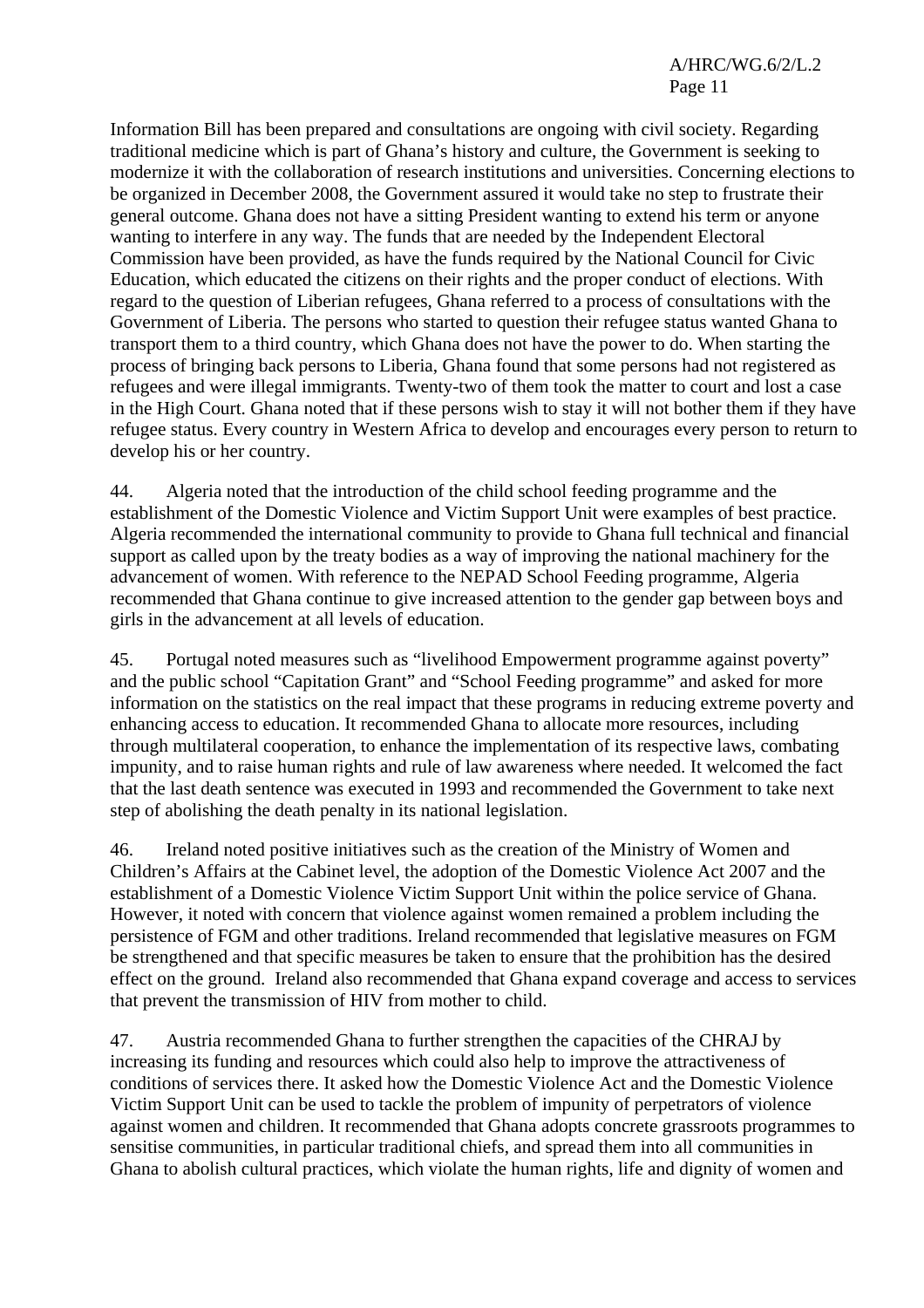A/HRC/WG.6/2/L.2 Page 12

young girls. Austria recommended Ghana to expand the legal aid services, in particular in rural areas, and to adopt further measures to fight against corruption in the public sector.

48. Brazil noted that communities living in the vicinity of mining projects in Ghana face major problems in having access to safe drinking water and were exposed to cyanide spills. It is known that diversion of rivers and building of dams as a result of large scale mining activities threatens access to water and asked what steps have been taken to void those negative aspects and promote access to drinking water to those populations. Brazil recommended Ghana to include a gender perspective and a rights based approach in the implementation of its Rent Act with the goal of overcoming gender based inequalities.

49. Zambia noted the achievements made in the police service especially training of over 100 police prosecutors and the training programmes for officers serving with the Domestic Violence and Victim Support Unit. It commended the establishment in the Attorney-General's office of a complaints unit with a hotline where abuses or alleged abuses of fundamental human rights and freedoms by police may be reported and that the service is being utilized. It congratulated Ghana on efforts to stop child labour and the pilot programme by the Ministry of Manpower on children working in cocoa producing areas. It asked Ghana to elaborate more on what is involved in Parental Support.

50. Republic of Guinea commended the socio economic progress which provides a definitive guarantee of its successfulness in overcoming poverty and social inequalities. It congratulated Ghana for this progress which constitutes a good example for the entire West African sub region. As to the point concerning best institutional practices, it wished to receive more detailed information on how to cooperate with justice and the police in combating interfamilial violence and deal with victim assistance.

51. The Republic of Korea noted the creation of the Women's Development Fund in 2002 to improve women's access to micro-credit facilities and the National Policy Guidelines on Orphans and other Children made vulnerable by HIV/AIDS. Korea asked if Ghana could elaborate on measures taken to prevent child labour, exploitation and abuse since these remained a concern of the international community. It encouraged Ghana to intensify its efforts to guarantee its people of the right to food and all other human rights.

52. Chile noted measures to eradicate violence against women, including the establishment of the Domestic Violence Victims Support Unit, and asked for more details on the real impact of this body's work. It wished to obtain more information on implementation of measures to combat FGM and more details about the promotion of women's involvement in national, political and economic life. As to the programme to improve the means of assistance in order to combating poverty, Chile asked if the beneficiaries will benefit from a medium or long term follow up of this programme.

53. Bosnia and Herzegovina recognized the political commitment by Ghana to promote and protect human rights, in particular through the ratification of international human rights instruments. It requested more information on the best practices, experiences and achievements of the CHRAJ through its reporting to Parliament. It referred to concerns expressed by the CRC on the number of children orphaned by HIV/AIDS and that the number of orphanages was increasing, and requested additional information on the measures taken by the CHRAJ to adequately respond to this situation.

54. The United Republic of Tanzania noted that Ghana was the first country to accede to the African Peer Review Mechanism (APRM). It noted that FGM has been criminalized under Ghanaian law and that practitioners have developed new strategies including going beyond the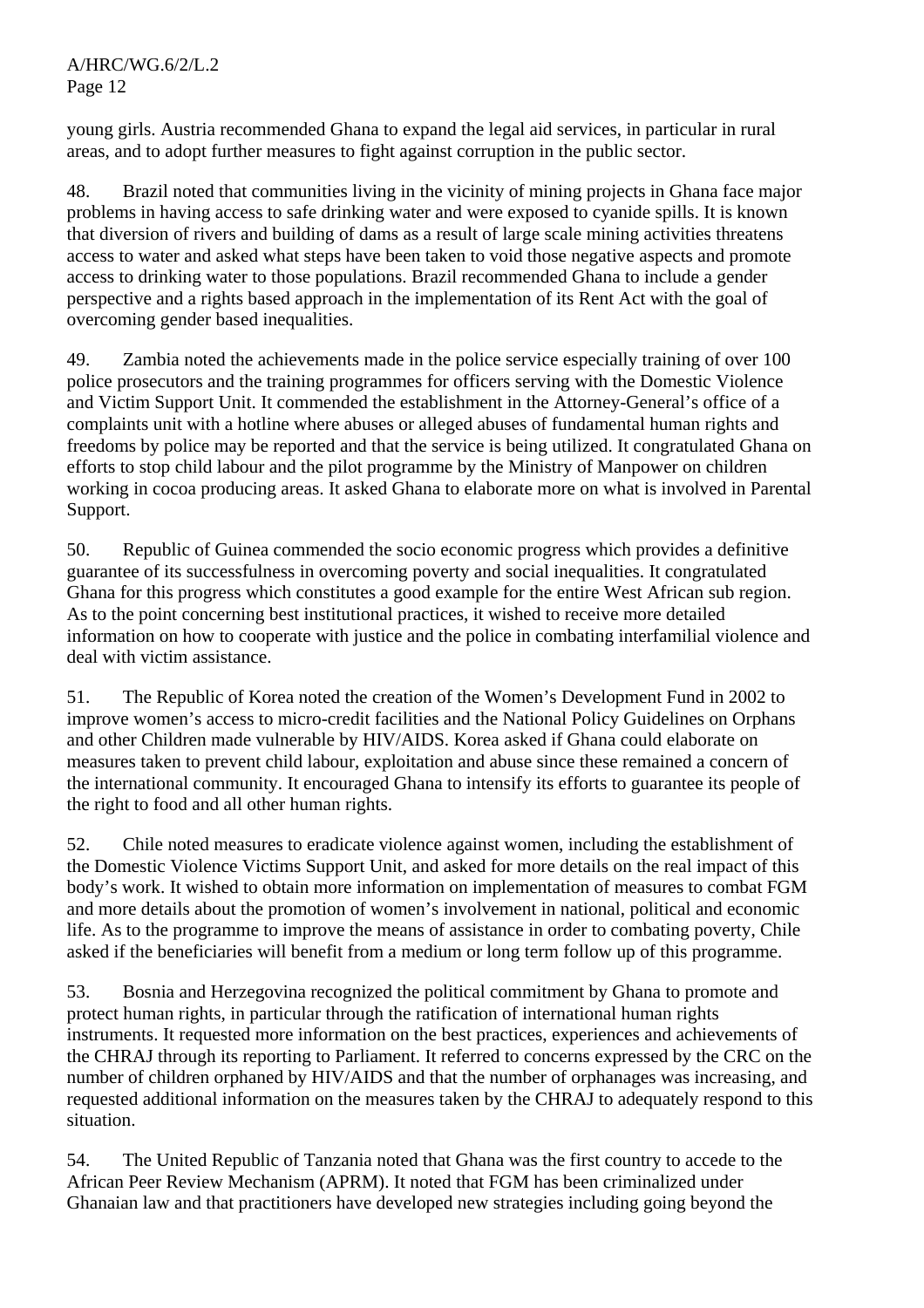borders of Ghana to perform this dehumanizing act. It asked what measures are being envisaged to address the problem which has taken a regional dimension, and what kind of policy actions the Government contemplate as it seems laws alone cannot solve the problem. It also asked if Ghana could pronounce whether it will be the first country in Africa to achieve the MDG by 2015.

55. Cote d'Ivoire stated that modern Ghana is an example of participatory democracy, and pioneer undergoing African Peer Review Mechanism. Ghana is a haven of peace and stability and has undertaken significant reforms including economic, social and cultural rights. It asked how the Government intends to reconcile his increasing openness to freedoms with cultural traditions that are resistant and part of their identity.

56. Morocco welcomed steps taken to promote democracy and good governance and also to ensure truth in regard to past actions by the Government. It asked whether the decentralisation undertaken by the Government has also been implied in management of human rights. It noted efforts made in promotion and protection of children's and women's rights, especially with regard to promoting the rights to education. Morocco asked for more information about the Ghanaian national plan and programme on education of children.

57. The Syrian Arab Republic noted Ghana's achievements in the field of women's empowerment, reduction of the poverty level, health care, workers' protection and children's education. It noted that Ghana did acknowledge the existence of many challenges, like foreign debt, inadequate resources and disaster management as well as violence against women despite the enactment of the Domestic Violence Act in 2007. In the light of paragraph 65 of the national report it asked about legal and other measures taken to address the high rate of violence against children, mob justice and the issue of "cultural secrecy" associated with the victims' unwillingness to disclose their traumas and agonies.

58. In responding to questions, Ghana stressed that the judiciary is independent, that it is not the entire system that is corrupt, and that the judiciary is taking steps to tackle the issue. Two judges and a court registrar were being tried by a judicial complaints unit. Judicial reform makes the judiciary more independent and more efficient, including with new recording methods. Saturday courts have been introduced to address the backlog of cases. Ghana is working on addressing the corruption in the public sector. With regard to the right to housing, the Rent Act is being amended and some of the concerns raised will be addressed. On issues of child labour, the nature of the support provided by the Government includes counseling, financial support and education. The Minister of Education, the Attorney-General and the Minister of Justice attending the UPR review reflect Ghana's twin approach to human rights: education and law enforcement. Ghana will continue to educate and at the same time do law enforcement and pass regular laws, which need to be backed by policy programmes with sufficient budgetary allocations. As a developing country, Ghana faces constraints arising out of the price of oil and the price of food. As the economy improves Ghana can distribute increased resources. It noted that a Property Rights for Spouses Bill is being drafted by the Attorney-General's office in collaboration with stakeholders. Ghana has also introduced gender responsive budgeting and is mainstreaming gender within the entire process of governance.

## **II. CONCLUSIONS AND/OR RECOMMENDATIONS**

## **59. In the course of the discussion, the following recommendations were made to Ghana:**

**1. To take the necessary measures in order to reinforce the campaign against discriminatory practices and violence against women (France); to strengthen its efforts in protecting women's rights (Switzerland) and to take further steps to**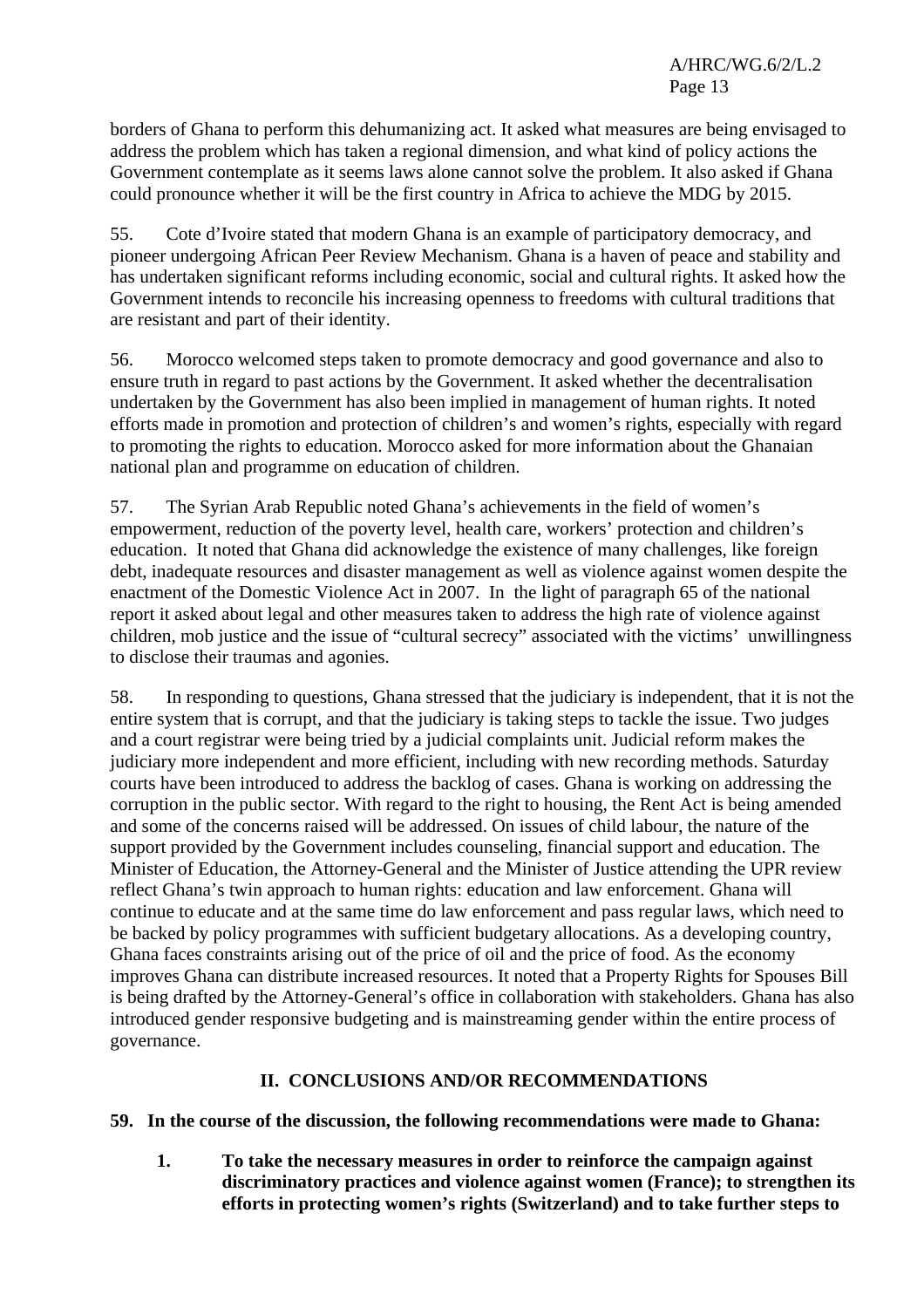**address discrimination against women and vulnerable groups, including children (United Kingdom); to take proactive measures to ensure the equality of women in all matters related to property inheritance (Hungary) and call for the international community to provide full technical and financial support as a way of improving the national machinery for the advancement of women (Algeria);** 

- **2. To strengthen the funding for implementation (Czech Republic) and to effectively implement the 2007 Domestic Violence Act and strengthen the funding and improve the functioning of the Domestic Violence and Victim Support Units within the Police Service (Italy);**
- **3. To adopt necessary steps to ensure that victims of violence are not obliged to pay costs of their medical examination and that trials of alleged perpetrators take place in due time to avoid their release in accordance with Art. 14 (4) of the Constitution, which may amount to impunity of perpetrators (Czech Republic);**
- **4. To further strengthen judicial structures, adopt measures against corruption in the judiciary and introduce more education and training for police, courts and social services to ensure their effective and appropriate reaction to all cases of domestic as well as other kinds of violence against women (Czech Republic); to complete the reform of the judicial system (Switzerland);**
- **5. To adopt legislative and other necessary measures including awareness-raising campaigns against harmful traditional practices and stereotypes (Czech Republic); to continue to eradicate cultural practices that violated the rights of women and girls (Mexico); to introduce measures to eliminate or modify customs and harmful traditional practices that discriminate against women, eliminate FGM, put an end to harmful widowhood rites and implement protective measures for this group in relation to eviction and inheritance, and halt the practice of trokosi (Canada); to establish and implement concrete measures in conformity with CEDAW to modify and eliminate customs and cultural and harmful traditional practices that discriminate against women (Slovenia); to take necessary measures to ensure that the prohibition of FGM has the desired effect on the ground (Ireland); to adopt concrete grassroots programmes to sensitize communities to abolish cultural practices which violate the human rights, life and dignity of women and young girls (Austria);**
- **6. To strengthen its efforts to fully implement the recommendations adopted by the CRC and to prohibit all forms of violence against children (Finland); to take further measures to implement the overarching and setting-specific recommendations of the UN Study on violence against children (Finland); to take the necessary measures to prevent child abuse and neglect and investigate cases of domestic violence, ensuring that sanctions be applied to perpetrators (Italy); and to enhance its efforts in protecting children rights (Switzerland);**
- **7. To take steps to ensure that the initial and second reports (overdue since 2001) on the implementation of measures contained in the ICCPR, as well as in the CAT are submitted in the near future (Hungary);**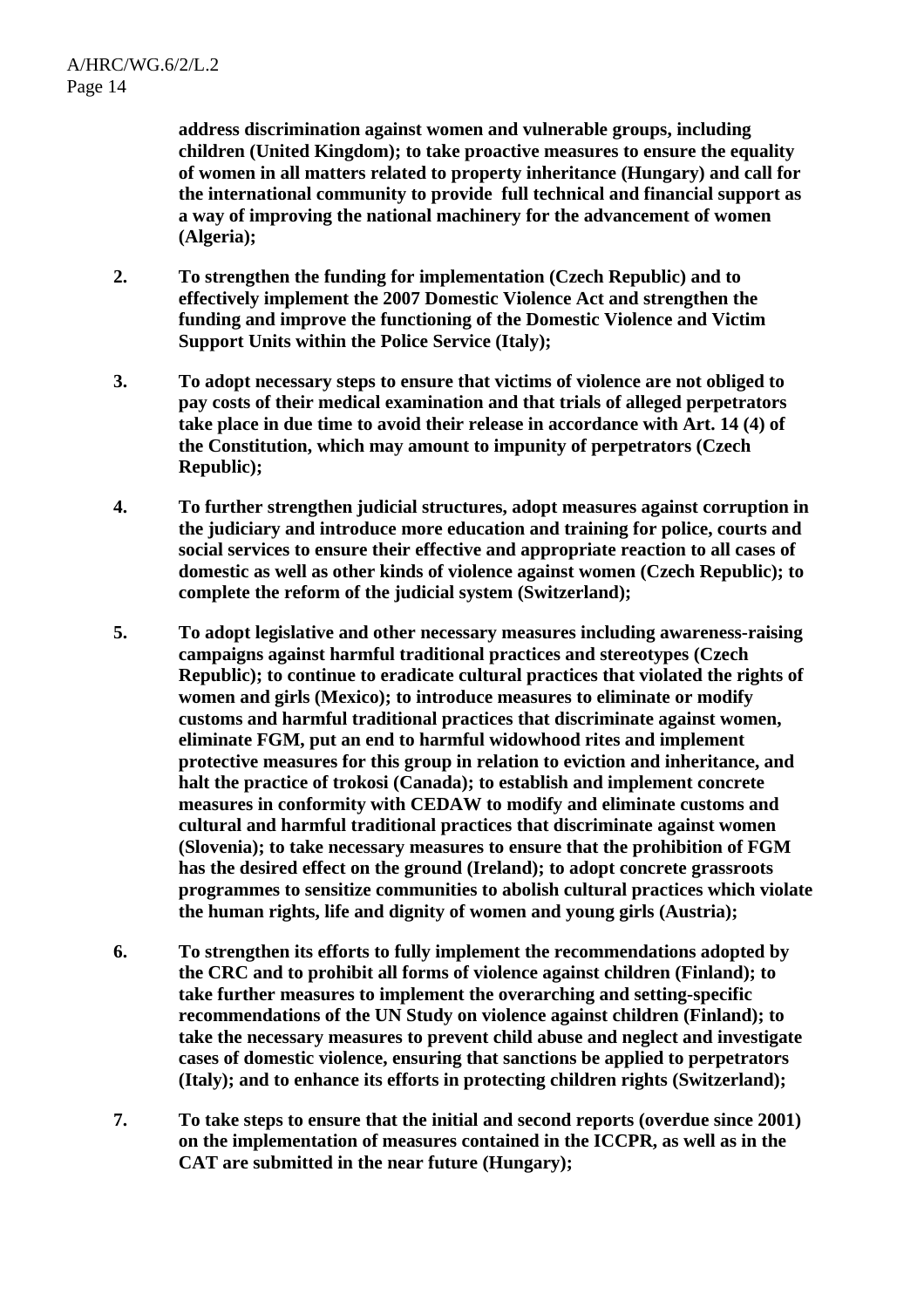- **8. To consider favourably the request of the Special Rapporteur on the right to education and to allow the SR to visit the country (Hungary);**
- **9. To remove impediments women may face in gaining access to justice and take special measures, in collaboration with the CHRAJ, to enhance women's awareness of their rights, and legal literacy to claim their rights (Hungary); to inform the general public on their rights and how to gain access to justice (The Netherlands); and to expand the legal aid services, in particular to rural areas (Austria);**
- **10. To take steps to address problems related to high illiteracy rates in certain parts of the country, as well as the gender gap between boys and girls in secondary and tertiary education (Hungary); and to continue to give increased attention to the gender gap between girls and boys in their advancement at all levels of education (Algeria);**
- **11. To take action in order to provide for effective education programmes with regard to HIV/AIDS prevention (Romania) and to expand coverage and access to services that prevent transmission of HIV from mother to child (Ireland);**
- **12. To ratify the Convention on the Protection of Persons with Disabilities (Mexico);**
- **13. To ratify the Optional Protocol on the Convention Against Torture (OP-CAT) (Mexico) and to do so as soon as possible (United Kingdom, Netherlands);**
- **14. To continue improving economic, social and cultural rights (Cuba);**
- **15. To pass the Freedom of Information Bill (Canada);**
- **16. To take further action to combat corruption (Canada), especially in the public sector (Austria);**
- **17. To share its experiences, inter alia, regarding the African Peer Review Mechanism and the National Reconciliation Commission (Switzerland);**
- **18. To intensify necessary measures to combat and sanction police brutalities (Switzerland);**
- **19. To effectively implement measures to harmonize norms of citizenship for foreign spouses to bring these norms in line with the CEDAW in the shortest time possible (Slovenia);**
- **20. To systematically and continuously integrate a gender perspective in the follow up process to the UPR (Slovenia);**
- **21. To allocate more resources, including through multilateral cooperation, to enhance the implementation of its respective laws, combating impunity, and to raise human rights and rule of law awareness where needed (Portugal);**
- **22. To further strengthen the capacities of the CHRAJ by increasing its funding and resources (Austria);**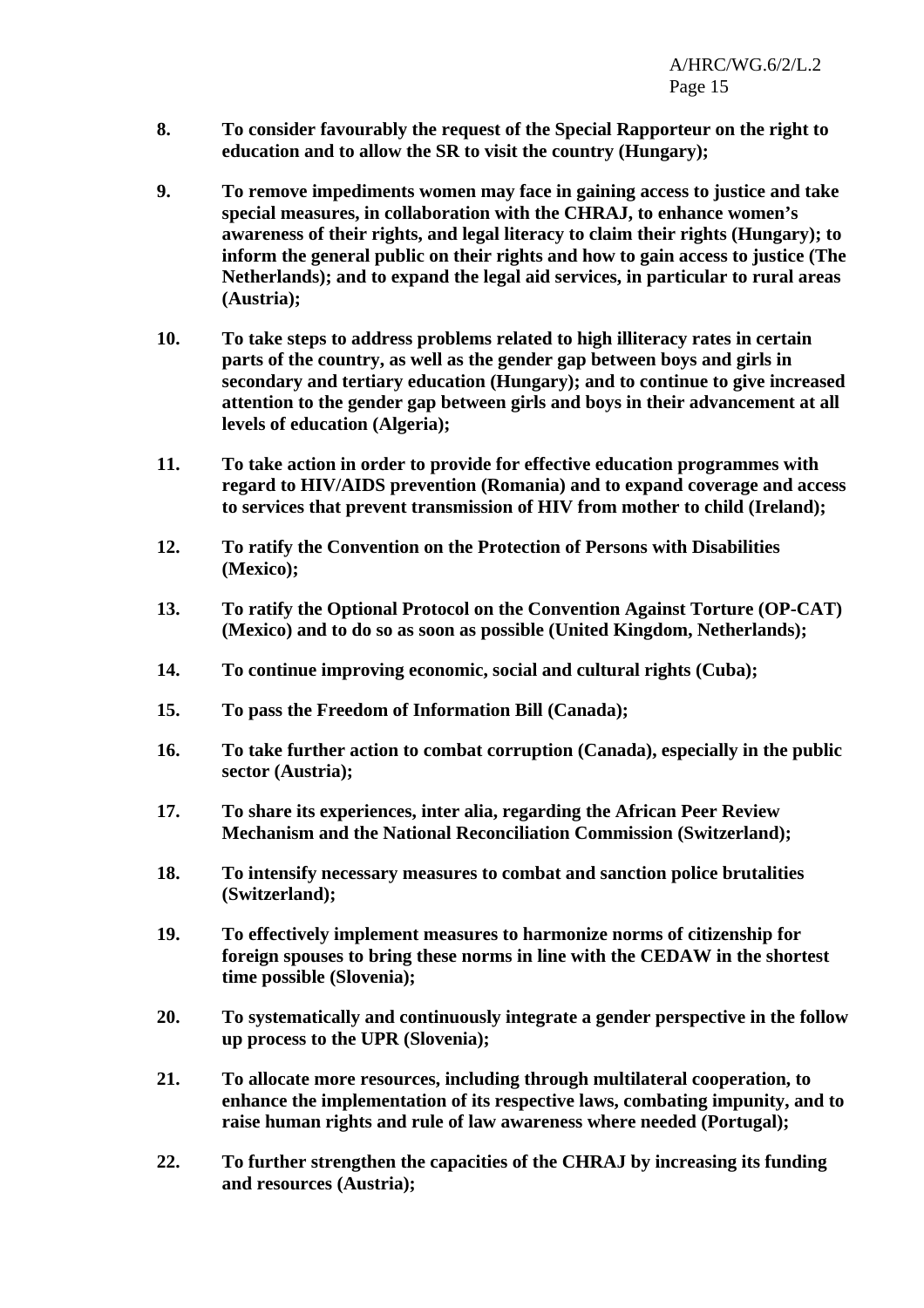**23. To include a gender perspective and a rights-based approach in the implementation of its Rent Act (right to adequate housing) with the goal of overcoming gender-based inequalities (Brazil).** 

**60. The recommendations listed above enjoy the support of Ghana.** 

**61. Other recommendations noted in the report in paragraphs 15, 18, 21, 26, 33, 35, 39, 42 and 45 above, will be examined by Ghana which will provide responses, if any, in due time. Both will be noted in the outcome report to be adopted by the Human Rights Council.** 

**62. All conclusions and/or recommendations contained in this report reflect the position of the submitting State(s) and/or the State under review thereon. They should not be construed as endorsed by the Working Group as a whole.**